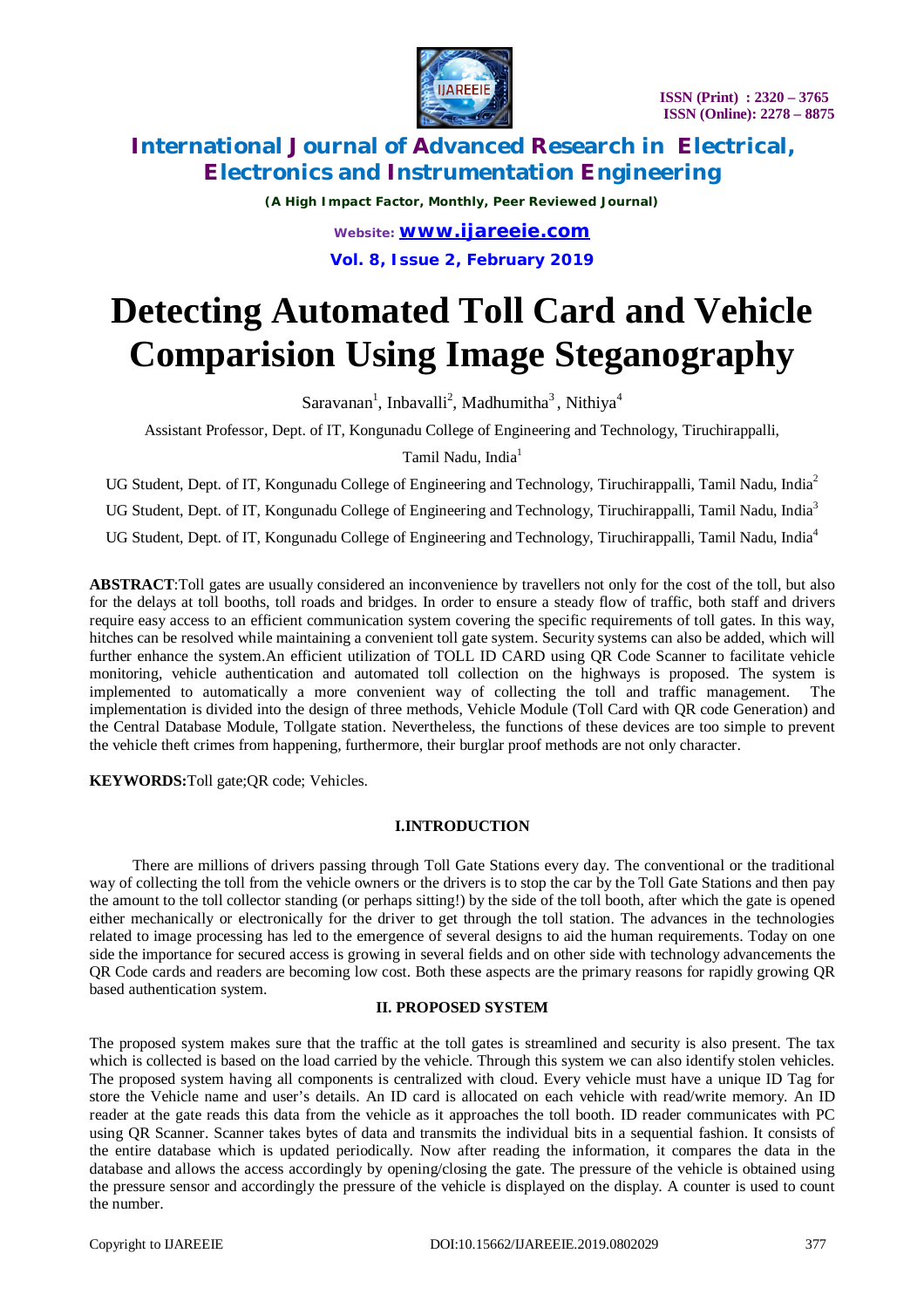

*(A High Impact Factor, Monthly, Peer Reviewed Journal)*

### *Website: [www.ijareeie.com](http://www.ijareeie.com)*

### **Vol. 8, Issue 2, February 2019**

#### **III.METHODOLGY**

**QR code** (abbreviated from **Quick Response Code**) is the trademark for a type of matrix barcode (or twodimensional <u>barcode</u>) first designed for the <u>automotive industry in Japan</u>. A barcode is a machine-readable optical label that contains information about the item to which it is attached. A QR code uses four standardized encoding modes (numeric, alphanumeric, byte / binary, and kanji) to efficiently store data; extensions may also be used. The QR Code system has become popular outside the automotive industry due to its fast readability and greater storage capacity compared to standard UPC barcodes. Applications include product tracking, item identification, time tracking, document management, general marketing, and much more. A QR code consists of black modules (square dots) arranged in a square grid on a white background, which can be read by an imaging device (such as a camera) and processed using Reed–Solomon error correction until the image can be appropriately interpreted. The required data are then extracted from patterns present in both horizontal and vertical components of the image.

#### **Cost**

The cost required in the proposed system is comparatively less to the existing system.

#### **Effort**

Compared to the existing system the proposed system will provide a better working environment in which there will be ease of work and the effort required will be comparatively less than the existing system. **Time** 

Also, the time required generating a report or for doing any other work will be comparatively very less than in the existing system. Record finding and updating will take less time than the existing system.

#### **Need for Computerization**

To solve the problems faced during the manual processing of exam registration forms distribution, collection, sorting and transferring data to ledgers – consumes lot of time as well as manpower and results in delay of the overall cycle of processes starting from registration to result publishing. By shifting to the online system client can save a lot of time and manpower. Also, the delay in conducting exams and publishing results can be avoided. They required a web based application that will provide a working environment that will be flexible and will provide ease of work and will reduce the time for report generation and other paper works. User needs a web-based system, which will remove all the above-mentioned Problems that, the user is facing. The user wants a web-based system, which will reduce the bulk of paperwork, provide ease of work, flexibility, fast record finding, modifying, adding, removing and generating the reports.

#### **IV.ARCHITECTURE**

The architecture diagram for detecting automated toll card and vehicle comparison using image processing is figure 1. This system modules are a) vehicle module b) verification module c) approval module d) card generation module e)compiled report generation module f) tollgate module g)administrator module.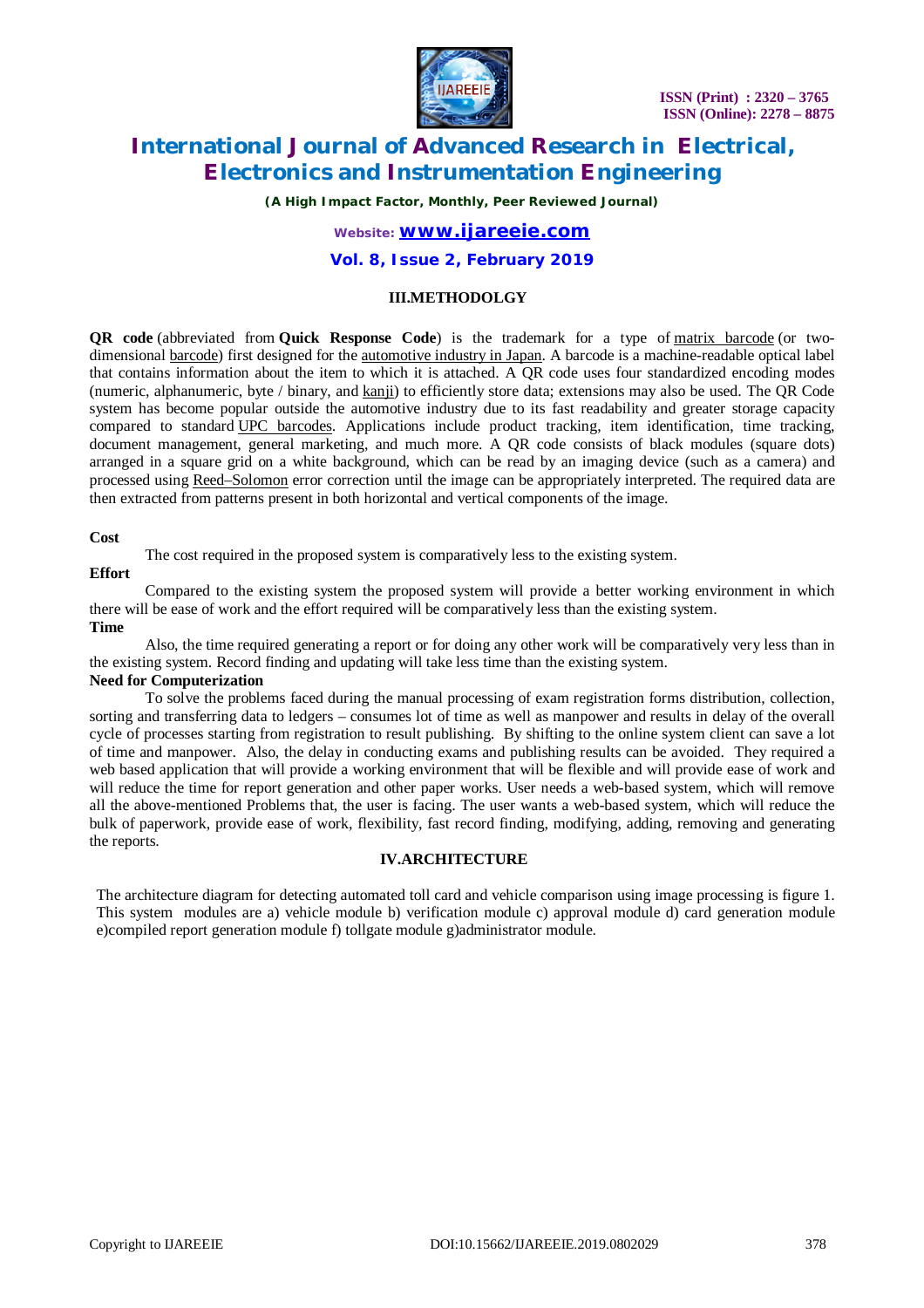

*(A High Impact Factor, Monthly, Peer Reviewed Journal)*

### *Website: [www.ijareeie.com](http://www.ijareeie.com)*

**Vol. 8, Issue 2, February 2019**



Fig.1 Architecture diagram for detecting automated toll card and vehicle comparison using image steganography.

#### A. VEHICLE MODULE:

The fig.1 describes all the people of the state can apply their vehicle details to get a new Toll card. They can register and create an account by use of user name and password given by the admin side. Here the public will be able to accessing the entire application in a secured way. Provision for changing the contact number, address, photo and password.

#### B. VERIFICATION MODULE:

The fig.1 describes admin will view the application lists and make the verification for the lists. Then the admin will go and verify the family details manually. After the verification admin will report to this module as verified or rejected. This report will send to the respective applications and also to the administrator.

#### C. APPROVAL MODULE:

The fig.1 describes admin will view the verified application lists and will approve the Card generation Permission to the department.

#### D. CARD GENERATION MODULE:

The fig.1 describes will view the approved lists and generate the toll card with passport size photo of the candidate and encrypt the other details in QR Code. An unique code will be generated for every card. If any user wants a duplicate copy the code will be changed and indicate that it is a duplicate one.

#### E. COMPILED REPORT GENERATION MODULE:

The fig.1 describes the all the reports will be generated monthly or yearly to the admin.

#### F. TOLL GATES MODULE:

All the toll gates will be created fromThe fig.1. All billings will be calculated in this module. Each toll has the unique id. They can login and maintain all data from this module. When the monthly report generated, automatically billing report for each and every pass will be sent via sms to their mobiles.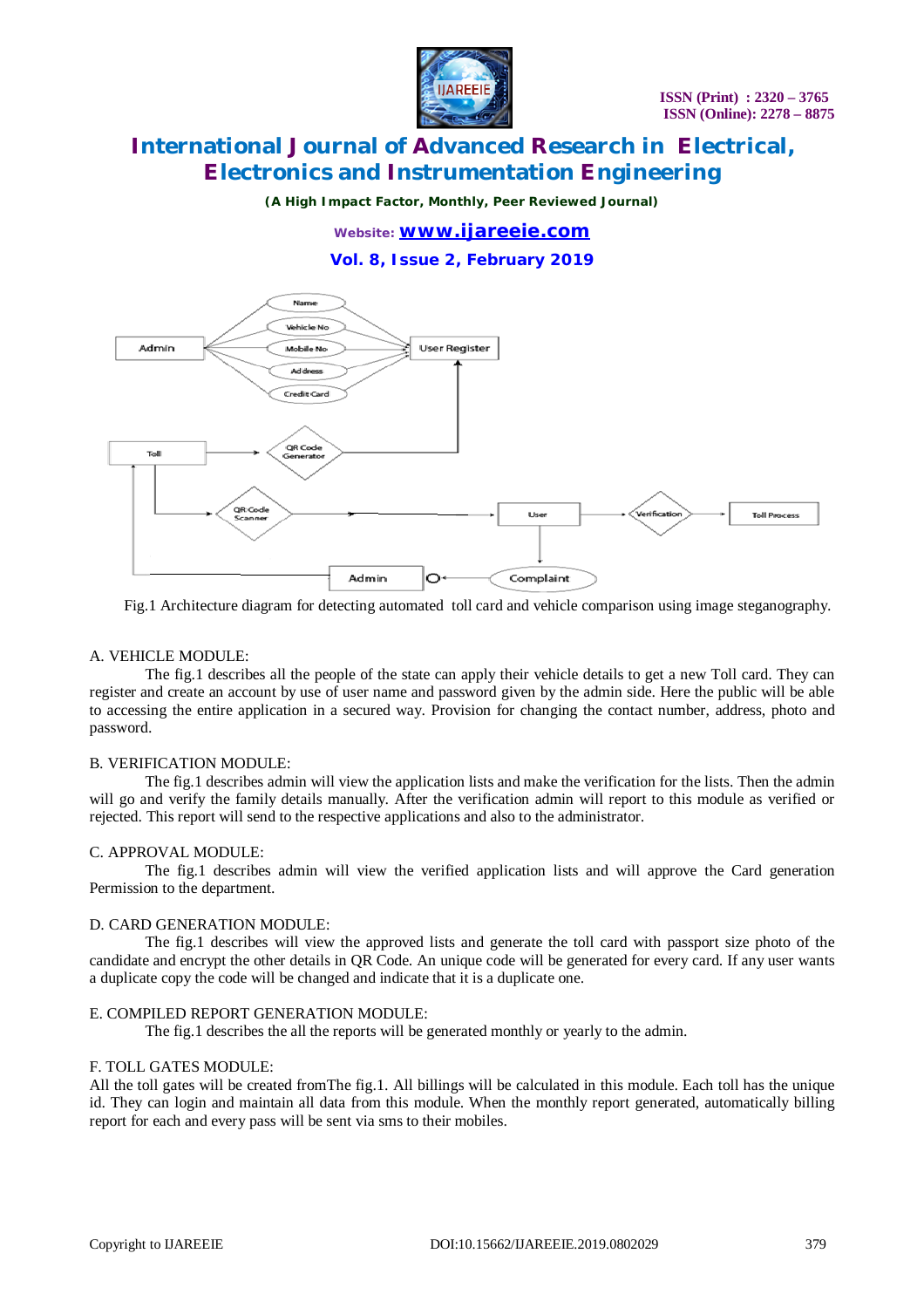

*(A High Impact Factor, Monthly, Peer Reviewed Journal)*

*Website: [www.ijareeie.com](http://www.ijareeie.com)* **Vol. 8, Issue 2, February 2019**

#### G. ADMINISTRATOR MODULE:

The fig.1 describes the admin to have the overall control of the website. Admin can allow the group permission, authorization, enable articles, send mail to groups, etc. Admin can customize the design and also manage the templates through the template module. The pages can be published whenever the admin make ready the page to be published on the site. Template with xml file should be enabled and published by the administrator. Admin can see all the feedback sent by the user's.

### **V.RESULT AND CONCLUSION**

The implementation screenshots of detecting automated toll card and vehicle comparison using image steganography is given below from fig 2-8.



### Fig 2. Implemented Add details



#### Fig 3. Implemented View Vehicle and Owner Details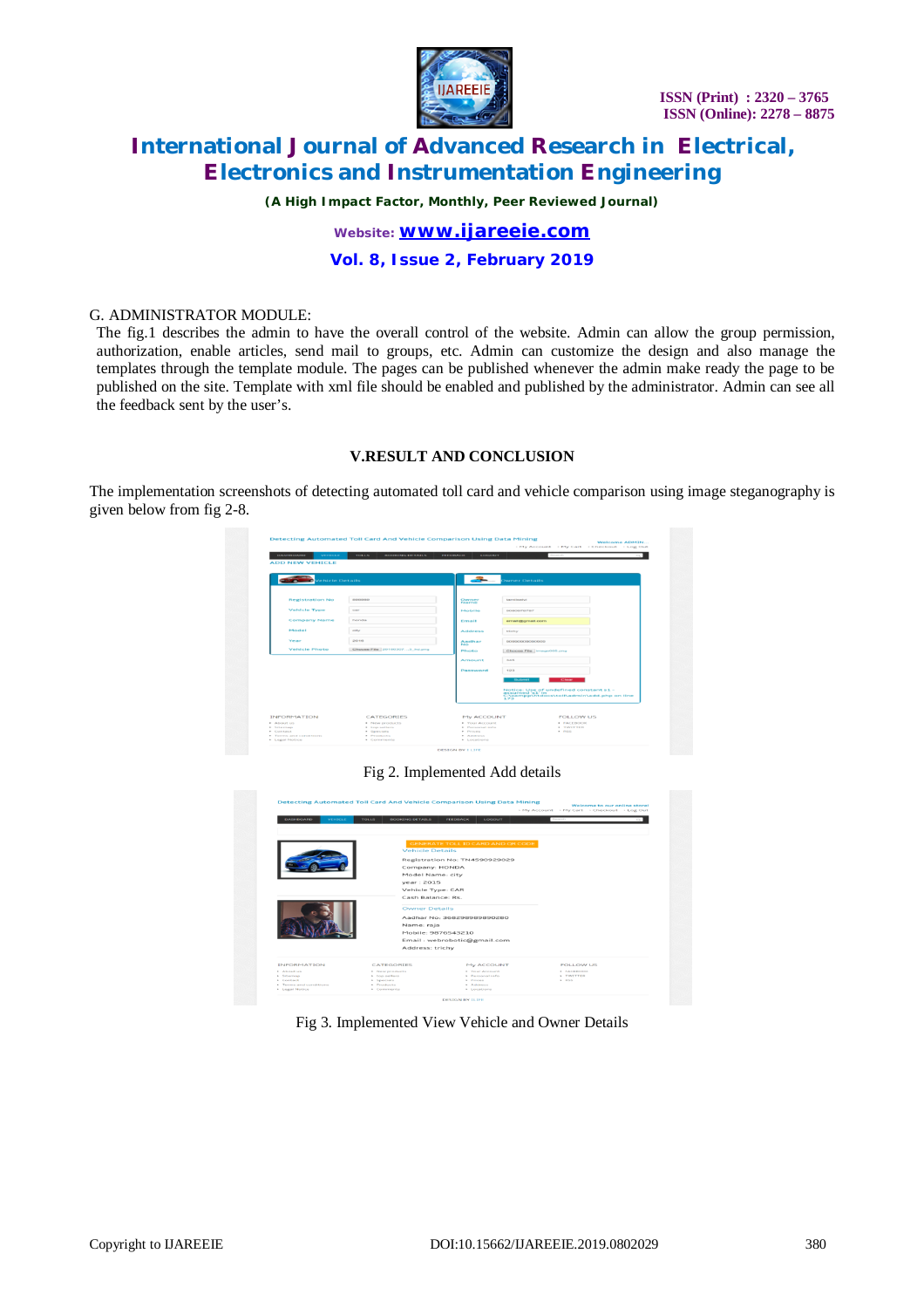

*(A High Impact Factor, Monthly, Peer Reviewed Journal)*

*Website: [www.ijareeie.com](http://www.ijareeie.com)*

**Vol. 8, Issue 2, February 2019**



Fig 4. Implemented Generate Toll Card

|                        | <b>BOOKING DETAIL</b>                                                     | FEEDBACK | LOGOUT                                     | Search        |  |
|------------------------|---------------------------------------------------------------------------|----------|--------------------------------------------|---------------|--|
|                        | <b>Welcome TUS TOLLGATE</b>                                               |          |                                            |               |  |
|                        |                                                                           |          |                                            |               |  |
|                        |                                                                           |          |                                            |               |  |
|                        | <b>TUS TOLLGATE (Customer)</b><br>Email:tvs@amail.com<br>mobile:899898989 |          |                                            |               |  |
|                        |                                                                           |          | $\sim$<br><b>STALL SECONDICATE</b>         |               |  |
|                        |                                                                           |          | JH.<br><b>CARL BALL AND CARD</b><br>Owner: |               |  |
|                        |                                                                           |          |                                            |               |  |
|                        |                                                                           |          |                                            | <b>LOW US</b> |  |
| <b>INFORMATION</b>     |                                                                           |          |                                            |               |  |
| · About us             |                                                                           |          |                                            | CEBOOK        |  |
| · Sitemap<br>· Contact |                                                                           |          |                                            | VITTER        |  |

Fig 5. Implemented Camera capture toll card scanner

| <b>DASHBOARD</b><br>VEHICLE | <b>TOLLS</b>       |            | <b>BOOKING DETAILS</b> | <b>LOGOUT</b><br>FEEDBACK |           |                |                   |  |
|-----------------------------|--------------------|------------|------------------------|---------------------------|-----------|----------------|-------------------|--|
|                             |                    |            |                        |                           |           | Search         |                   |  |
|                             |                    | Photo      | Name                   | Mail-Id                   | Mobile    | <b>Address</b> |                   |  |
|                             |                    |            |                        |                           |           |                |                   |  |
|                             |                    |            | <b>TVS TOLLGATE</b>    | tvs@gmail.com             | 899898989 | trcihy         |                   |  |
| <b>INFORMATION</b>          |                    | CATEGORIES |                        | My ACCOUNT                |           |                | <b>FOLLOW US</b>  |  |
| * About us                  | • New products     |            |                        | • Your Account            |           |                | <b>• FACEBOOK</b> |  |
| > Sitemap                   | • top sellers      |            |                        | · Personal info           |           |                | · TWITTER         |  |
| · Contact                   | > Specials         |            |                        | · Prices                  |           |                | RSS               |  |
| • Terms and conditions      | $\bullet$ Products |            |                        | · Address                 |           |                |                   |  |

Fig 6. Implemented Toll details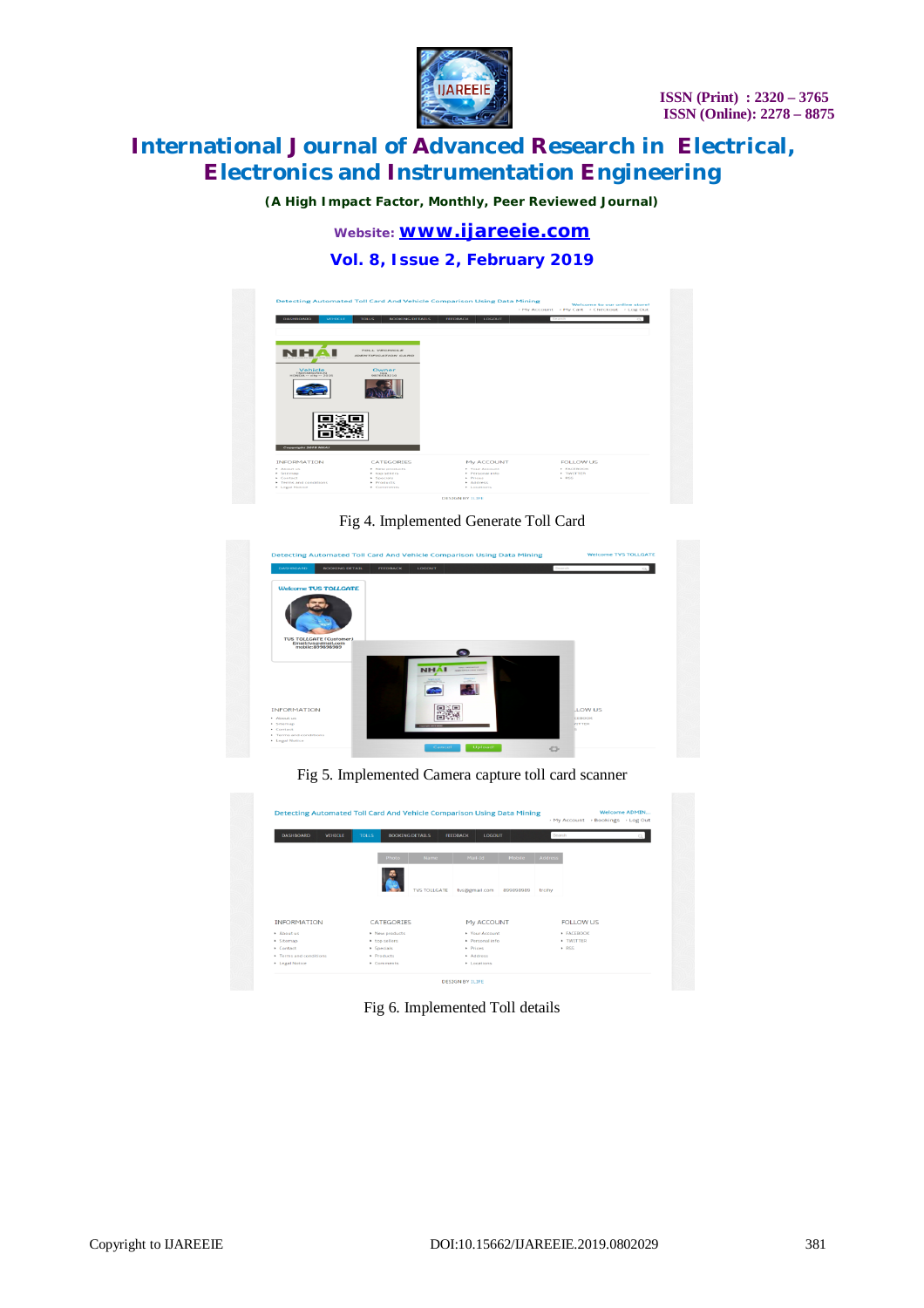

*(A High Impact Factor, Monthly, Peer Reviewed Journal)*

*Website: [www.ijareeie.com](http://www.ijareeie.com)*

**Vol. 8, Issue 2, February 2019**

| <b>DASHBOARD</b>     | <b>BOOKING DETAIL</b> | FEEDBACK                                           | <b>LOGOUT</b> |                          |                      |               | Search           |  |
|----------------------|-----------------------|----------------------------------------------------|---------------|--------------------------|----------------------|---------------|------------------|--|
|                      |                       | DATE                                               | <b>CARNO</b>  | <b>PHOTO</b>             | <b>CROSSING TIME</b> | <b>AMOUNT</b> |                  |  |
|                      |                       |                                                    |               |                          |                      |               |                  |  |
|                      |                       |                                                    |               |                          |                      |               |                  |  |
|                      |                       | 10/03/18                                           | TN4590929029  |                          | 02:12:26             | <b>Rs.56</b>  |                  |  |
|                      |                       |                                                    |               |                          |                      |               |                  |  |
|                      |                       |                                                    |               |                          |                      |               |                  |  |
|                      |                       | 12/03/10                                           | TN4590929029  |                          | 11:37:29             | Rs.56         |                  |  |
|                      |                       |                                                    |               |                          |                      |               |                  |  |
|                      |                       |                                                    |               |                          |                      |               |                  |  |
|                      |                       | 12/03/18                                           | 8908980       |                          | 11:38:31             | <b>RS.56</b>  |                  |  |
|                      |                       |                                                    |               |                          |                      |               |                  |  |
|                      |                       |                                                    |               |                          |                      |               |                  |  |
|                      |                       | 12/03/18                                           | TN4590929029  |                          | 11:39:15             | <b>Rs.56</b>  |                  |  |
|                      |                       |                                                    |               |                          |                      |               |                  |  |
|                      |                       |                                                    |               |                          |                      |               |                  |  |
| <b>INFORMATION</b>   |                       | CATEGORIES                                         |               | My ACCOUNT               |                      |               | <b>FOLLOW US</b> |  |
| * About us           |                       | · New products                                     |               | * Your Account           |                      |               | · FACEBOOK       |  |
| > Sitemap            |                       | • top sellers                                      |               | · Personal info          |                      |               | · TWITTER        |  |
| * Contact            |                       | · Specials                                         |               | » Prices                 |                      | B. R55        |                  |  |
| Terms and conditions |                       | $\blacktriangleright$ Products<br>$\star$ Comments |               | · Address<br>· Locations |                      |               |                  |  |

Fig 7. Implemented Vehicle crossing details

|                                                        |                          |        |                       | > My Account > My Cart > Checkout > Log Out |                   |  |  |  |
|--------------------------------------------------------|--------------------------|--------|-----------------------|---------------------------------------------|-------------------|--|--|--|
| <b>DASHBOARD</b><br><b>BOOKING DETAIL</b>              | <b>FEEDBACK</b>          | LOGOUT |                       | Search                                      |                   |  |  |  |
| Contact Us                                             |                          |        |                       |                                             |                   |  |  |  |
| Name                                                   |                          |        |                       |                                             |                   |  |  |  |
| TVS TOLLGATE                                           |                          |        |                       |                                             |                   |  |  |  |
| $F - P A A H$                                          |                          |        |                       |                                             |                   |  |  |  |
| tvs@gmail.com                                          |                          |        |                       |                                             |                   |  |  |  |
| Comment                                                |                          |        |                       |                                             |                   |  |  |  |
|                                                        |                          |        |                       |                                             |                   |  |  |  |
|                                                        |                          |        |                       |                                             |                   |  |  |  |
|                                                        |                          |        |                       |                                             |                   |  |  |  |
| Notice: Use of undefined constant s1 - assumed 's1' in |                          |        | <b>Submit</b>         |                                             |                   |  |  |  |
| C:\xampp\htdocs\toll\user\feedback.php on line 88      |                          |        |                       |                                             |                   |  |  |  |
| <b>INFORMATION</b>                                     | CATEGORIES               |        |                       |                                             | FOLLOW US         |  |  |  |
|                                                        |                          |        | My ACCOUNT            |                                             |                   |  |  |  |
| · About us                                             | · New products           |        | . Your Account        |                                             | <b>* FACEROOK</b> |  |  |  |
| · Sitemap                                              | * top sellers            |        | · Personal info       |                                             | · TWITTER         |  |  |  |
| · Contact                                              | · Specials<br>· Products |        | · Prices<br>· Address |                                             | PGS               |  |  |  |
| · Terms and conditions                                 |                          |        |                       |                                             |                   |  |  |  |

Fig 8.Implemented Feedback

Our system is a user friendly toll fee method this can save time and reduce traffic congestion at toll gates and provide solution for users to reach their destination without wastage of time. It gives the toll authorities the flexibility to set variable pricing for toll services and thus a fair policy of tax collection can be followed. This way there is no loss incurred by a person carrying a vacant vehicle.. Here there is nos cash transaction for the toll lanes, so cash handling is reduced. Thus difficulties with cash handling are eliminated and this way aid in enhanced audit control by centralizing user accounts. Information such as vehicle count over the time of the day, date, time etc., can be obtained due to the deployment of this technology. This helps in making decisions regarding the pricing strategies for the toll providers. It also helps planner to estimate the travel time that aid in designing decisions.

#### **VI. FUTURE ENCHANCEMENT**

In future it can be implemented as automatic vehicle detection using sensor cam to identify the vehicle and other details in sensor networks based system. Also it can be released as mobile application for the users to manage bills for toll.

#### **REFERENCES**

- [1] Jerry.L and Barbara.C Smart Card Based Toll Gate Automated System.International Journal of Advanced Research in Computer Engineering & Technology, july 2012.
- [2] Md. ArafaturRahman, Md. Saiful Azad, Farhat Anwar and Md. Rafiqul Islam, "Design of smart card for automated toll collection at jamuna multipurpose bridge in bangladesh", ICECE Journal, dec 2008.
- [3] W. Kim, S. Kim, Y. Bae, S. Jun, Y. Park and H. Cho, "A platform –based SoC Design of a 32-Bit Smart Card" ,ETRI journal, Vol. 25, Num. 6, pp. 510-516, December, 2003.